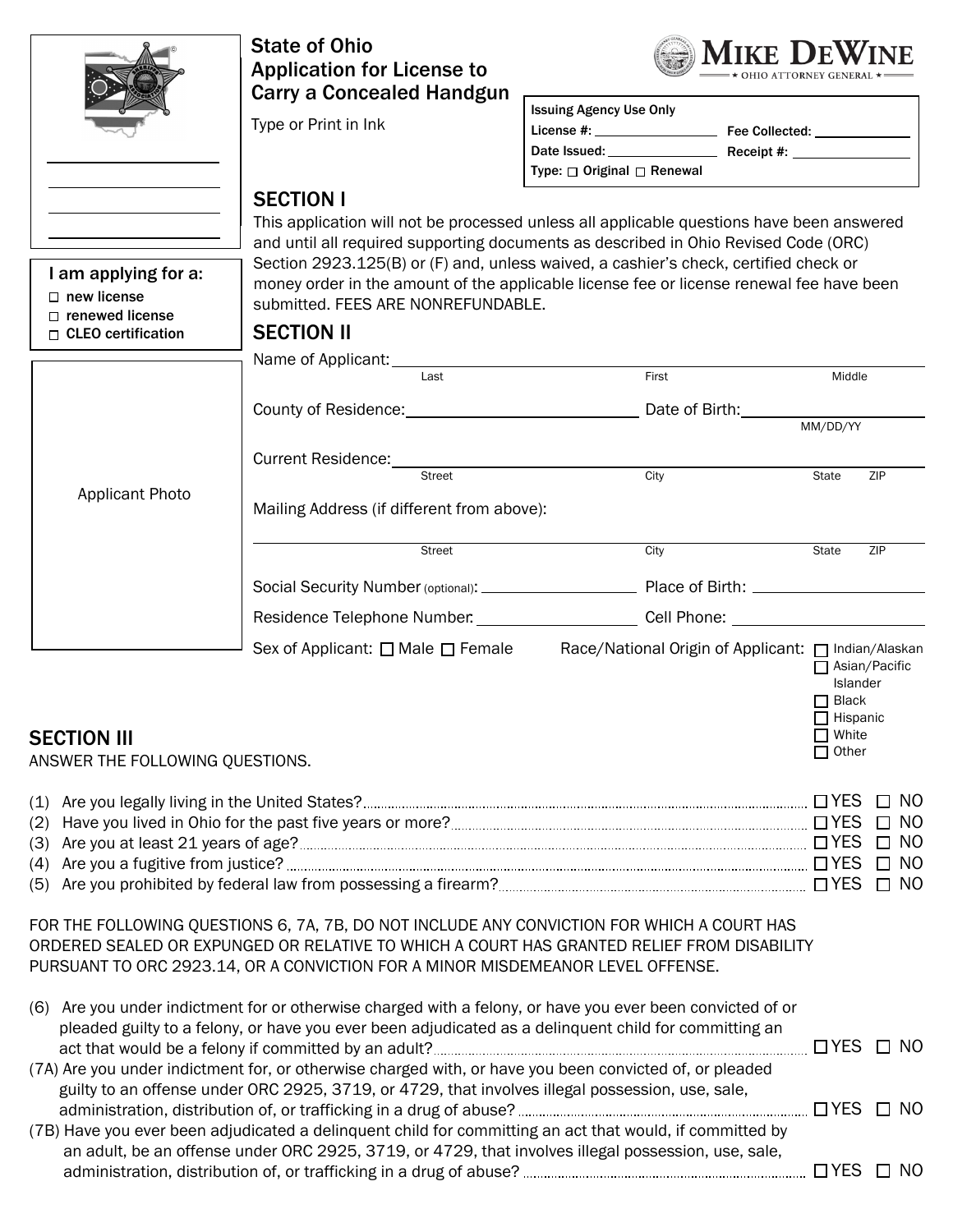## SECTION III, continued

|     | (8) Have you ever been convicted of, or pleaded guilty to, a misdemeanor offense of violence, charge                                                                                                                                                                                                                                                                                                                                                                                                                                                                                                                                                                                                                                                                                                                                                                                                                                                                                                                                                                     | $\Box$ YES            | $\Box$ NO |
|-----|--------------------------------------------------------------------------------------------------------------------------------------------------------------------------------------------------------------------------------------------------------------------------------------------------------------------------------------------------------------------------------------------------------------------------------------------------------------------------------------------------------------------------------------------------------------------------------------------------------------------------------------------------------------------------------------------------------------------------------------------------------------------------------------------------------------------------------------------------------------------------------------------------------------------------------------------------------------------------------------------------------------------------------------------------------------------------|-----------------------|-----------|
| (9) | Are you under indictment for, or otherwise charged with, or, except for a conviction or guilty plea the<br>records of which a court has ordered sealed or expunged or relative to which a court has granted<br>relief from disability pursuant to ORC 2923.14, have you been convicted of or pleaded guilty to, within<br>three years of the date of this application, except for a conviction or guilty plea the records of which<br>a court has ordered sealed or expunged or relative to which a court has granted relief from disability<br>pursuant to ORC 2923.14, a misdemeanor that is an offense of violence or the offense of possessing<br>a revoked or suspended concealed handgun license, or, except for a conviction or guilty plea the<br>records of which a court has ordered sealed or expunged or relative to which a court has granted<br>relief from disability pursuant to ORC 2923.14, have you been adjudicated as a delinquent child within<br>three years of the date of this application for committing an act that would be a misdemeanor of | $\Box$ YES            | $\Box$ NO |
|     |                                                                                                                                                                                                                                                                                                                                                                                                                                                                                                                                                                                                                                                                                                                                                                                                                                                                                                                                                                                                                                                                          |                       |           |
|     | (10) Are you under indictment for or otherwise charged with, or, except for a conviction or guilty plea the<br>records of which a court has ordered sealed or expunged or relative to which a court has granted<br>relief from disability pursuant to ORC 2923.14, or have you been convicted of or pleaded guilty to,<br>within 10 years of the date of this application, resisting arrest, or, except for a conviction or guilty plea<br>the records of which a court has ordered sealed or expunged or relative to which a court has granted<br>relief from disability pursuant to ORC 2923.14, have you been adjudicated as a delinquent child for<br>committing, within 10 years of the date of this application, an act that if committed by an adult                                                                                                                                                                                                                                                                                                              | $\Box$ YES $\Box$ NO  |           |
|     |                                                                                                                                                                                                                                                                                                                                                                                                                                                                                                                                                                                                                                                                                                                                                                                                                                                                                                                                                                                                                                                                          |                       |           |
|     | (11) (a) Are you under indictment for, or otherwise charged with, assault or negligent assault?<br>(b) Have you been convicted of, pleaded guilty to, or adjudicated as a delinquent child two or more times<br>for committing assault or negligent assault within five years of the date of this application?<br>(c) Except for a conviction, guilty plea, or delinquent child adjudication the records of which a court<br>has ordered sealed or expunged or relative to which a court has granted relief from disability<br>pursuant to ORC 2923.14, have you ever been convicted of, pleaded guilty to, or adjudicated as a                                                                                                                                                                                                                                                                                                                                                                                                                                          |                       |           |
|     |                                                                                                                                                                                                                                                                                                                                                                                                                                                                                                                                                                                                                                                                                                                                                                                                                                                                                                                                                                                                                                                                          | $\Box$ TYES $\Box$ NO |           |
|     |                                                                                                                                                                                                                                                                                                                                                                                                                                                                                                                                                                                                                                                                                                                                                                                                                                                                                                                                                                                                                                                                          |                       |           |
|     | (c) Have you ever been involuntarily committed to a mental hospital or facility for purposes other<br>than observation?                                                                                                                                                                                                                                                                                                                                                                                                                                                                                                                                                                                                                                                                                                                                                                                                                                                                                                                                                  | JYES □ NO             |           |
|     | (d) Have you ever been adjudicated as mentally defective (which includes having been adjudicated as                                                                                                                                                                                                                                                                                                                                                                                                                                                                                                                                                                                                                                                                                                                                                                                                                                                                                                                                                                      |                       |           |
|     | (13) Are you currently the subject of a civil protection order, a temporary protection order,                                                                                                                                                                                                                                                                                                                                                                                                                                                                                                                                                                                                                                                                                                                                                                                                                                                                                                                                                                            |                       |           |
|     | $(14)$ Are you currently subject to a suspension imposed under ORC 2923.128(A)(2) of a license to carry a<br>concealed handgun or a temporary emergency license to carry a concealed handgun that previously                                                                                                                                                                                                                                                                                                                                                                                                                                                                                                                                                                                                                                                                                                                                                                                                                                                             |                       |           |
|     | (15) Are you a member of the United States Military on permanent change of station (PCS) orders                                                                                                                                                                                                                                                                                                                                                                                                                                                                                                                                                                                                                                                                                                                                                                                                                                                                                                                                                                          |                       |           |
|     | (16) Are you a permanent resident of Ohio on permanent change of station (PCS) orders to a military assignment                                                                                                                                                                                                                                                                                                                                                                                                                                                                                                                                                                                                                                                                                                                                                                                                                                                                                                                                                           |                       |           |
|     |                                                                                                                                                                                                                                                                                                                                                                                                                                                                                                                                                                                                                                                                                                                                                                                                                                                                                                                                                                                                                                                                          |                       | $\Box$ NO |
|     |                                                                                                                                                                                                                                                                                                                                                                                                                                                                                                                                                                                                                                                                                                                                                                                                                                                                                                                                                                                                                                                                          |                       |           |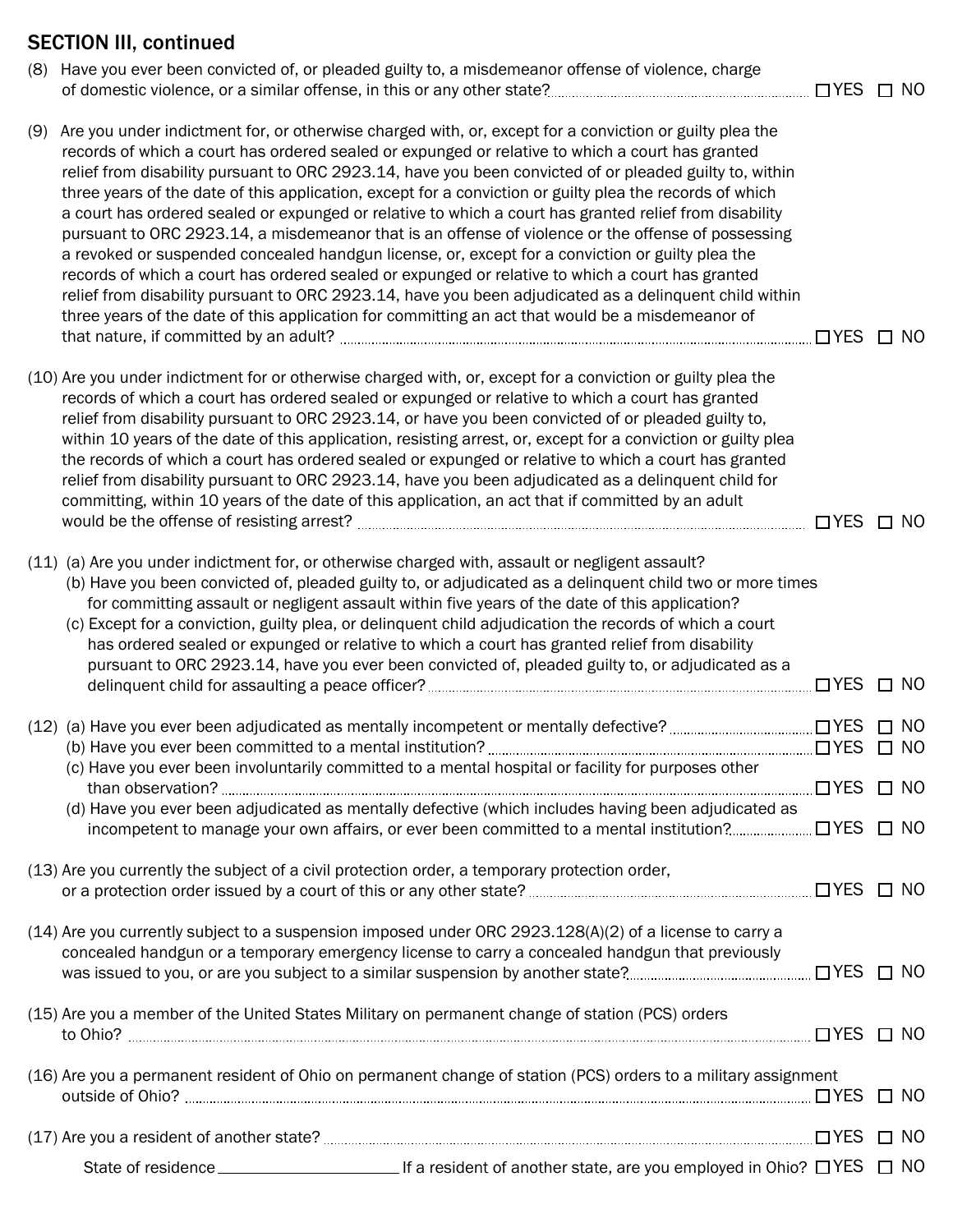# SECTION IV THESE QUESTIONS ARE REQUIRED TO DETERMINE IF YOU CAN PASS THE NATIONAL INSTANT CRIMINAL BACKGROUND CHECK SYSTEM AND RECEIVE AN OHIO CONCEALED HANDGUN LICENSE: (1) Are you under indictment or information in any court for a felony, or any other crime, for which the judge could imprison you for more than one year? YES NO (2) Have you ever been convicted in any court of a felony, or any other crime, for which the judge could have imprisoned you for more than one year, even if you received a shorter sentence, including probation? **NO**<br>including probation? NO (3) Are you a fugitive from justice? YES NO (4) Are you an unlawful user of, or addicted to, marijuana or any depressant, stimulant, narcotic drug, or any other controlled substance as defined in 21 U.S.C. 802? YES NO (5) Have you ever been adjudicated mentally defective (which includes a determination by a court, board, commission, or other lawful authority that you are a danger to yourself or others or are incompetent to manage your own affairs) or have you ever been committed to a mental institution? YES NO (6) Have you ever been discharged from the Armed Forces under dishonorable conditions? YES NO (7) Are you subject to a court order restraining you from harassing, stalking, or threatening your child or an intimate partner of a child? YES NO (8) Have you ever been convicted of, pleaded guilty to, or adjudicated a delinquent child in any court of a misdemeanor crime of domestic violence? YES NO (9) Have you ever renounced your United States citizenship? YES NO (10) Are you an alien illegally in the United States? YES NO (11) Are you an alien admitted to the United States under a nonimmigrant visa? YES NO (12) If you are an alien admitted to the United States under a nonimmigrant visa, do you fall within any of the exceptions set forth in the instructions to question 12 on the ATF Form 4473? (If you meet any of these exceptions, you must provide supporting documentation)? YES NO (13) What is your state of residence (if any)? (14) What is your country of citizenship? (15) If you are not a citizen of the United States, what is your U.S.- issued alien number or admission number?<br>
and the state of the state of the state of the state of the state of the state of the state of the state of the state of the state of the state of the state of the state of the state of the state of the FOR APPLICATIONS REQUESTING CHIEF LAW ENFORCEMENT OFFICER (CLEO) CERTIFICATION BY THE SHERIFF FOR THE TRANSFER OF NFA FIREARMS, PLEASE ANSWER THE FOLLOWING QUESTIONS AS WELL AS THE QUESTIONS ABOVE: (1) Are you under 21 years of age? YES NO (2) What is the reasonable necessity to possess the machine gun, short-barreled rifle, or destructive device listed on your application for Tax Paid Transfer and Registration of Firearm (ATF Form 4): (3) Is your possession of the device or weapon consistent with public safety (see 18 U.S.C. 922(b) (4) and 27 CFR 478.98)? YES NO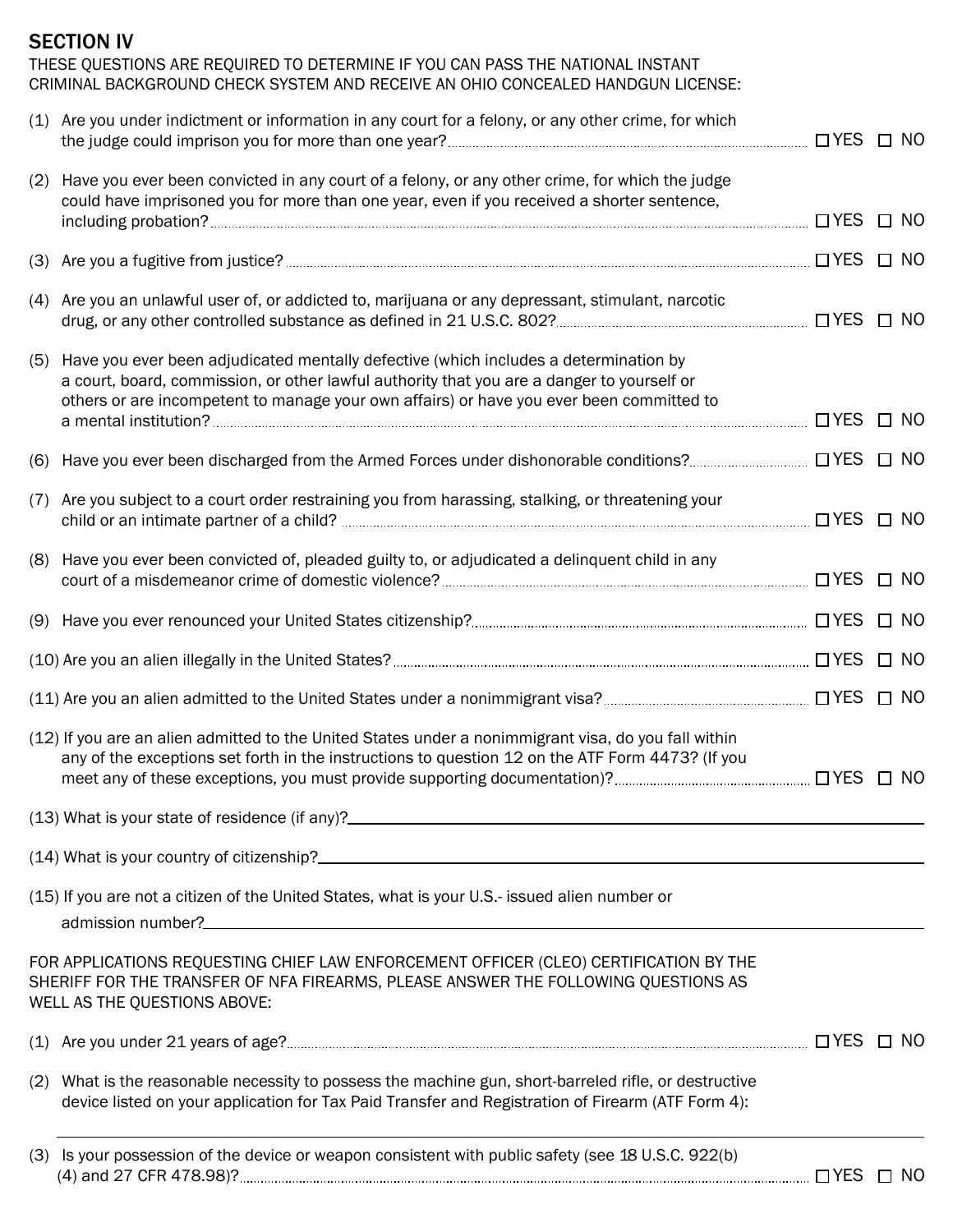#### SECTION V

YOU MUST COMPLETE THIS SECTION OF THE APPLICATION BY ANSWERING THE QUESTION POSED IN PART (1) BELOW AND, IF THE ANSWER TO THE QUESTION IS "YES," BY PROVIDING IN PART (2) THE INFORMATION SPECIFIED. IF YOU NEED MORE SPACE, COMPLETE AN ADDITIONAL SHEET WITH THE RELEVANT INFORMATION, ATTACH IT TO THE APPLICATION, AND NOTE THE ATTACHMENT AT THE END OF THIS SECTION.

- (1) Have you previously applied in any county in Ohio or in any other state for a license to carry a concealed handgun or a temporary emergency license to carry a concealed handgun? YES NO
- (2) If your answer to the question in part  $(1)$  of this section of the application is "yes," you must complete this part by listing each county in Ohio, and each other state, in which you previously applied for either type of license and, to the best of your knowledge, the date on which you made the application.

|                                           | n on                       |    |                         |
|-------------------------------------------|----------------------------|----|-------------------------|
|                                           | Ohio County or Other State |    | <b>Application Date</b> |
|                                           |                            |    |                         |
|                                           |                            | nn |                         |
|                                           | Ohio County or Other State |    | <b>Application Date</b> |
|                                           |                            |    |                         |
| Previous application made in ____________ |                            | nn |                         |
|                                           | Ohio County or Other State |    | <b>Application Date</b> |

#### SECTION VI

AN APPLICANT WHO KNOWINGLY GIVES A FALSE ANSWER TO ANY QUESTION OR SUBMITS FALSE INFORMATION ON, OR A FALSE DOCUMENT WITH, THE APPLICATION MAY BE PROSECUTED FOR FALSIFICATION TO OBTAIN A CONCEALED HANDGUN LICENSE, A FELONY OF THE FOURTH DEGREE, IN VIOLATION OF ORC 2921.13.

- (1) I have read the publication that explains Ohio firearms laws, provides instruction in dispute resolution and explains the Ohio laws related to that matter, and provides information regarding aspects of the use of deadly force with a firearm, and I am knowledgeable of the provisions of those laws and of the information on those matters.
- (2) I desire a legal means to carry a concealed handgun for defense of myself or a member of my family while engaged in lawful activity.
- (3) I have never been convicted of or pleaded guilty to a crime of violence in the state of Ohio or elsewhere (if you have been convicted of or pleaded guilty to such a crime, but the records of that conviction or guilty plea have been sealed or expunged by court order or a court has granted relief pursuant to ORC 2923.14 from the disability imposed pursuant to ORC 2923.13 relative to that conviction or guilty plea, you may treat the conviction or guilty plea for purposes of this paragraph as if it never had occurred). I am of sound mind. I hereby certify that the statements contained herein are true and correct to the best of my knowledge and belief. I understand that if I knowingly make any false statements herein I am subject to penalties prescribed by law. I authorize the sheriff or the sheriff's designee to inspect only those records or documents relevant to information required for this application.
- (4) The information contained in this application and all attached documents is true and correct to the best of my knowledge.